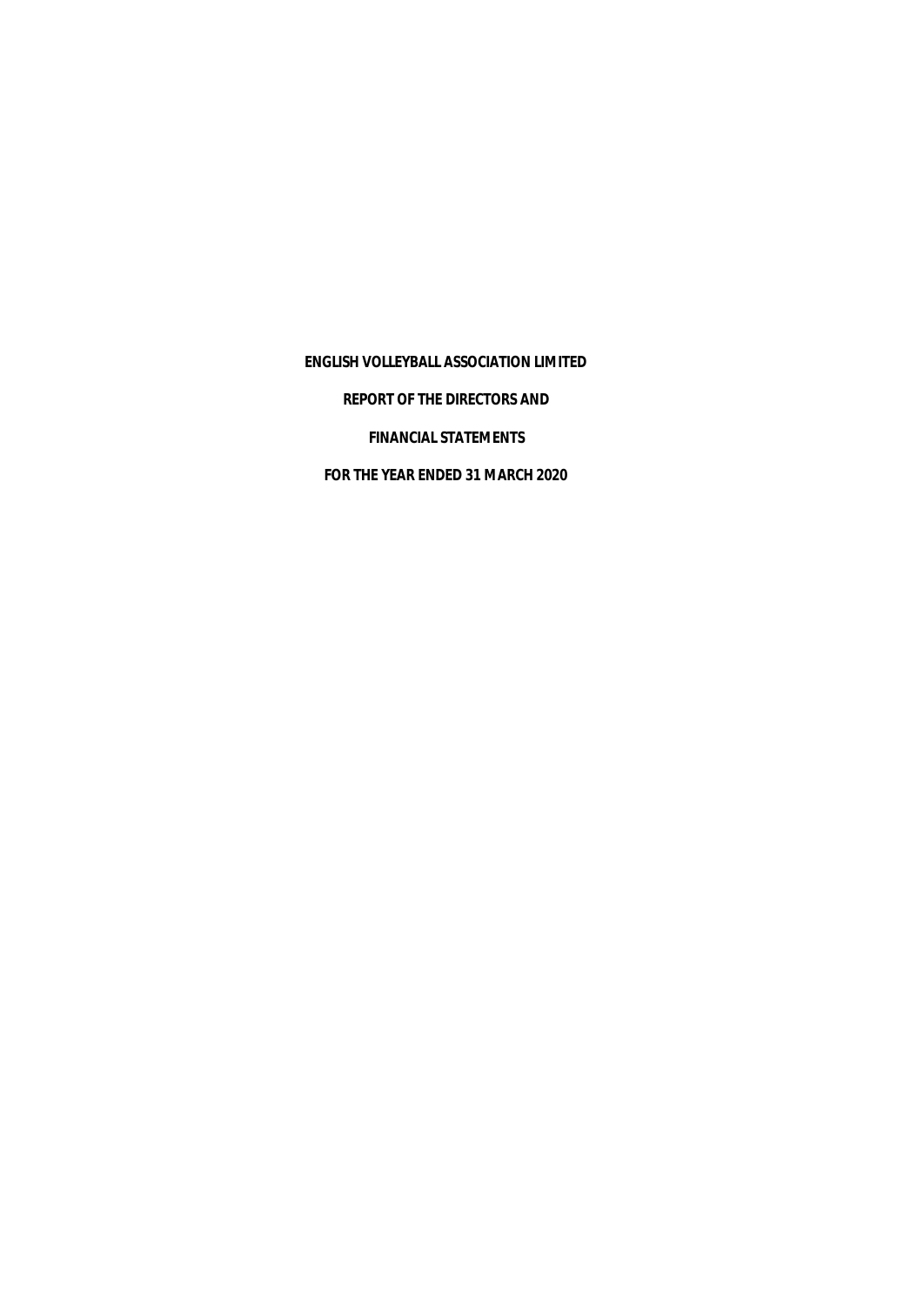## **CONTENTS OF THE FINANCIAL STATEMENTS FOR THE YEAR ENDED 31 MARCH 2020**

|                                                  | Page            |
|--------------------------------------------------|-----------------|
| <b>Company Information</b>                       | 1               |
| <b>Report of the Directors</b>                   | 2 to 3          |
| <b>Report of the Independent Auditors</b>        | 4 to 5          |
| <b>Statement of Income and Retained Earnings</b> | 6               |
| <b>Statement of Financial Position</b>           | 7               |
| <b>Notes to the Financial Statements</b>         | 8 to 12         |
| <b>Detailed Income and Expenditure Account</b>   | <b>13</b> to 14 |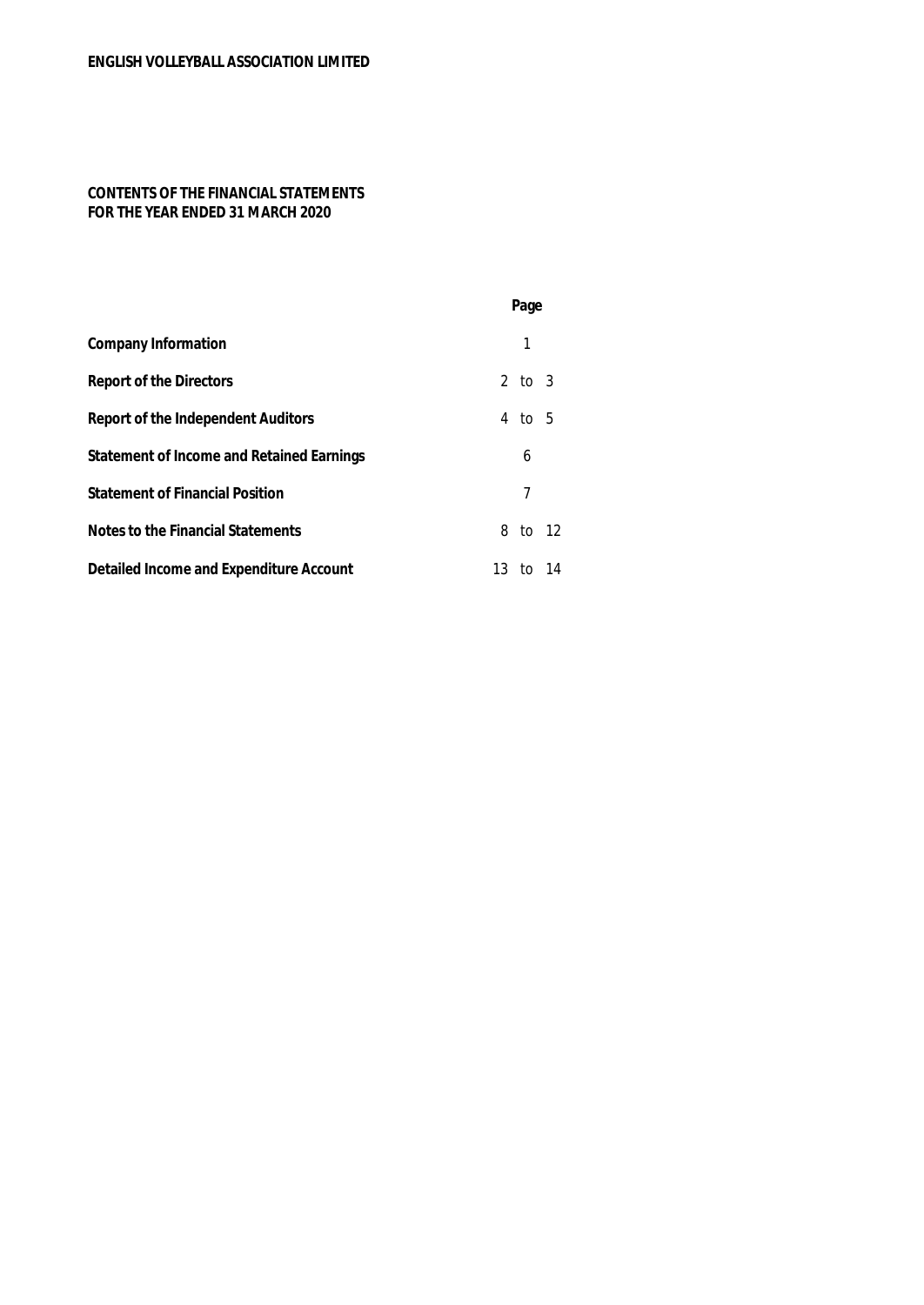## **COMPANY INFORMATION FOR THE YEAR ENDED 31 MARCH 2020**

**DIRECTORS:** Miss S A Atubra Mrs F K Bussey Ms C M Francis S M Griffiths R Harrison A J Walker I K Wall J A Williams A Hernandez B Fogarty

**SECRETARY:** Ms S K Storey

**REGISTERED OFFICE:** Sportpark

3 Oakwood Drive Loughborough **Leicestershire** LE11 3QF

**REGISTERED NUMBER:** 02023635 (England and Wales)

**SENIOR STATUTORY AUDITOR:** Niall Kingsley ACA

**AUDITORS:** Duncan & Toplis Limited, Statutory Auditor The Gables Bishop Meadow Road Loughborough **Leicestershire** LE11 5RE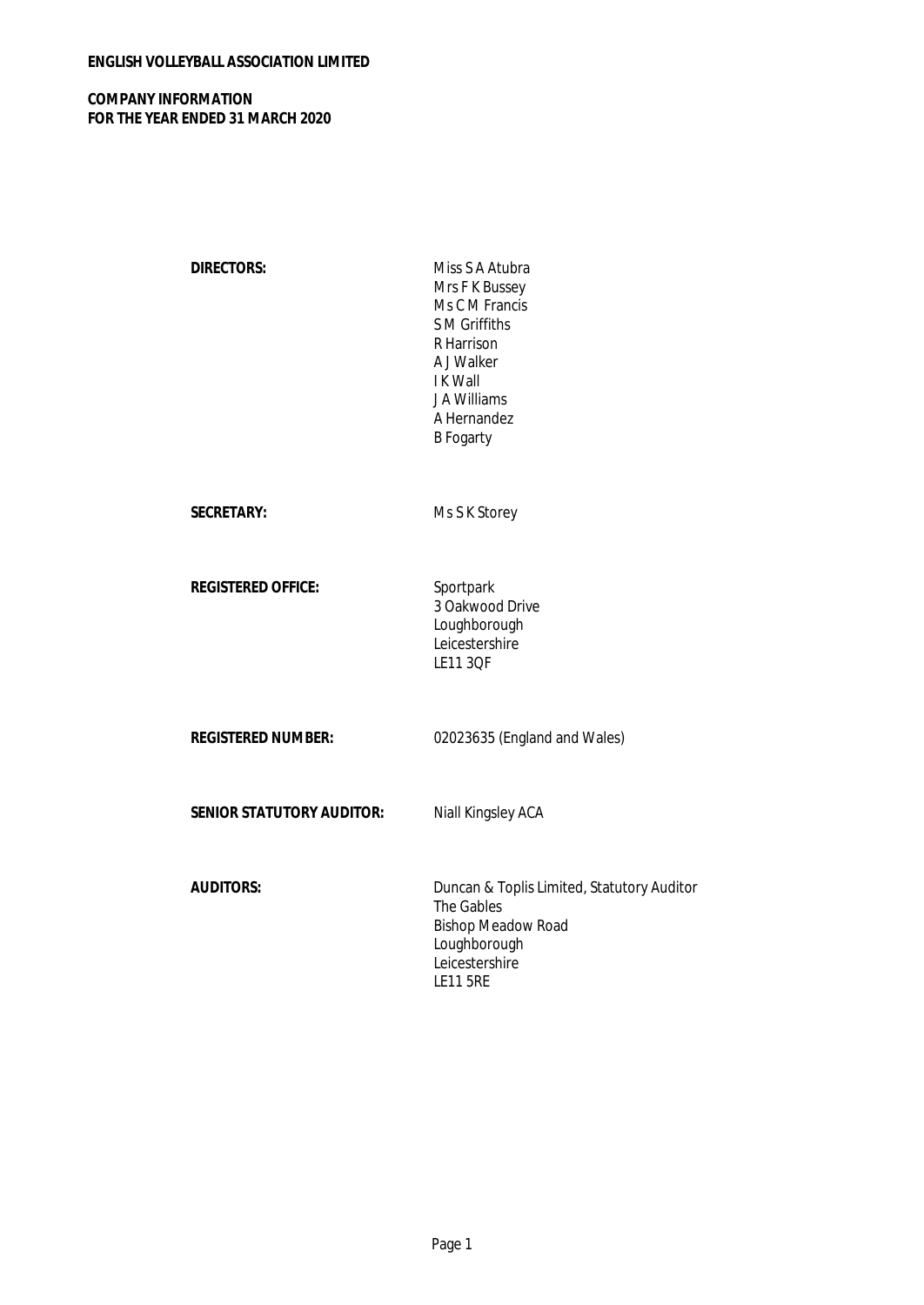### **REPORT OF THE DIRECTORS FOR THE YEAR ENDED 31 MARCH 2020**

The directors present their report with the financial statements of the company for the year ended 31 March 2020.

## **PRINCIPAL ACTIVITY**

The principal activity of the company in the year under review was to promote and encourage in every way the game of volleyball and to act as the governing body for the sport in England.

### **DIRECTORS**

The directors shown below have held office during the whole of the period from 1 April 2019to the date of this report.

Miss S A Atubra Mrs F K Bussey Ms C M Francis S M Griffiths R Harrison A J Walker I K Wall J A Williams

Other changes in directors holding office are as follows:

A Hernandez - appointed 10 August 2019 B Fogarty - appointed 12 August 2019

#### **STATEMENT OF DIRECTORS' RESPONSIBILITIES**

The directors are responsible for preparing the Report of the Directors and the financial statements in accordance with applicable law and regulations.

Company law requires the directors to prepare financial statements for each financial year. Under that law the directors have elected to prepare the financial statements in accordance with United Kingdom Generally Accepted Accounting Practice (United Kingdom Accounting Standards and applicable law). Under company law the directors must not approve the financial statements unless they are satisfied that they give a true and fair view of the state of affairs of the company and of the surplus or deficit of the company for that period. In preparing these financial statements, the directors are required to:<br>- select suitable accounting policies and then apply them consistently;<br>- make judgements and accounting estimates that are reasonable and prudent;

- 
- 

The directors are responsible for keeping adequate accounting records that are sufficient to show and explain the company's transactions and disclose with reasonable accuracy at any time the financial position of the company and enable them to ensure that the financial statements comply with the Companies Act 2006. They are also responsible for safeguarding the assets of the company and hence for taking reasonable steps for the prevention and detection of fraud and other irregularities.

### **STATEMENT AS TO DISCLOSURE OF INFORMATION TO AUDITORS**

So far as the directors are aware, there is no relevant audit information (as defined by Section 418 of the Companies Act 2006) of which the company's auditors are unaware, and each director has taken all the steps that he or she ought to have taken as a director in order to make himself or herself aware of any relevant audit information and to establish that the company's auditors are aware of that information.

#### **AUDITORS**

The auditors, Duncan & Toplis Limited, Statutory Auditor, will be proposed for re-appointment at the forthcoming Annual General Meeting.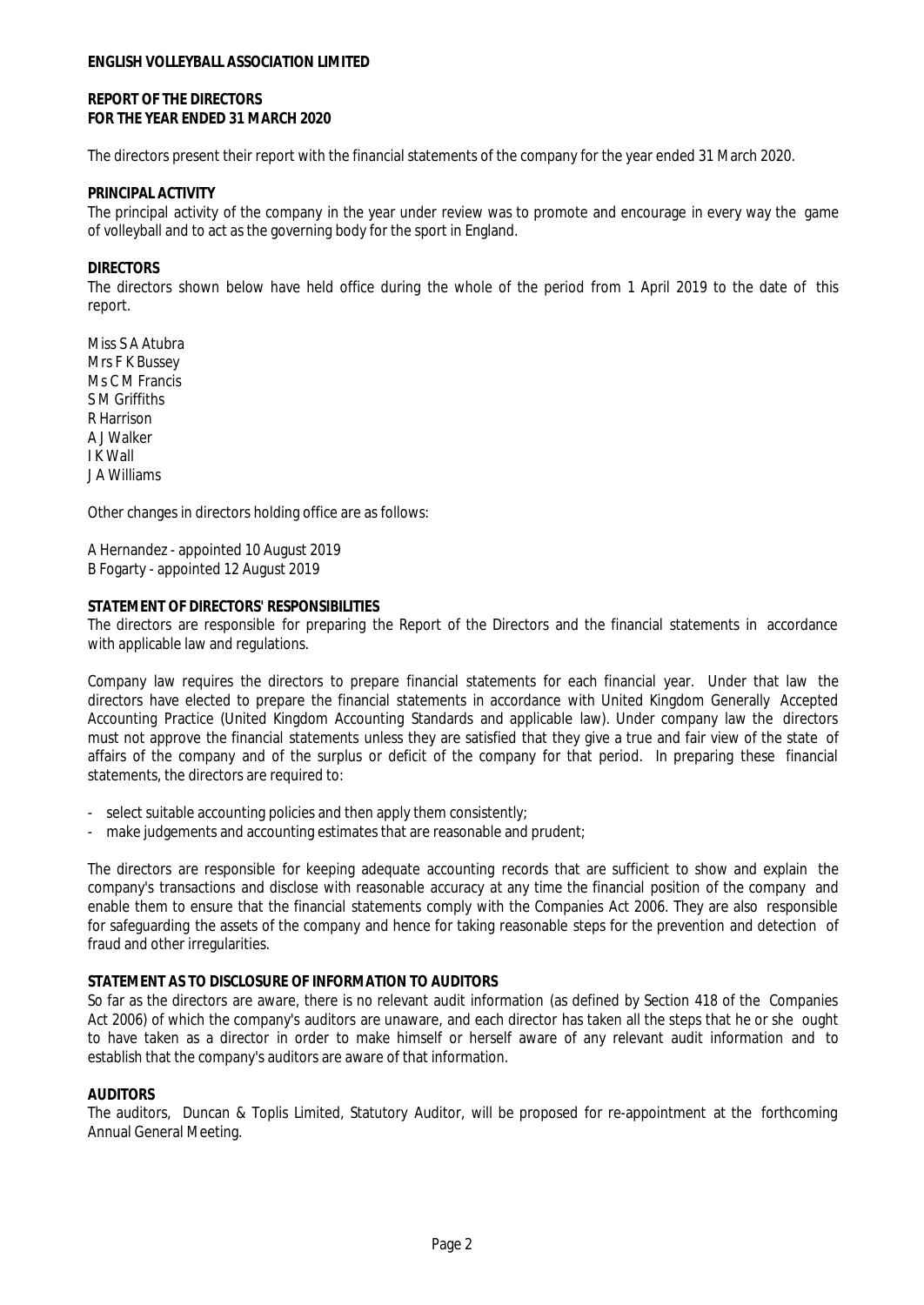# **REPORT OF THE DIRECTORS FOR THE YEAR ENDED 31 MARCH 2020**

This report has been prepared in accordance with the provisions of Part 15 of the Companies Act 2006 relating to small companies.

**ON BEHALF OF THE BOARD:**

A J Walker - Director

21 August 2020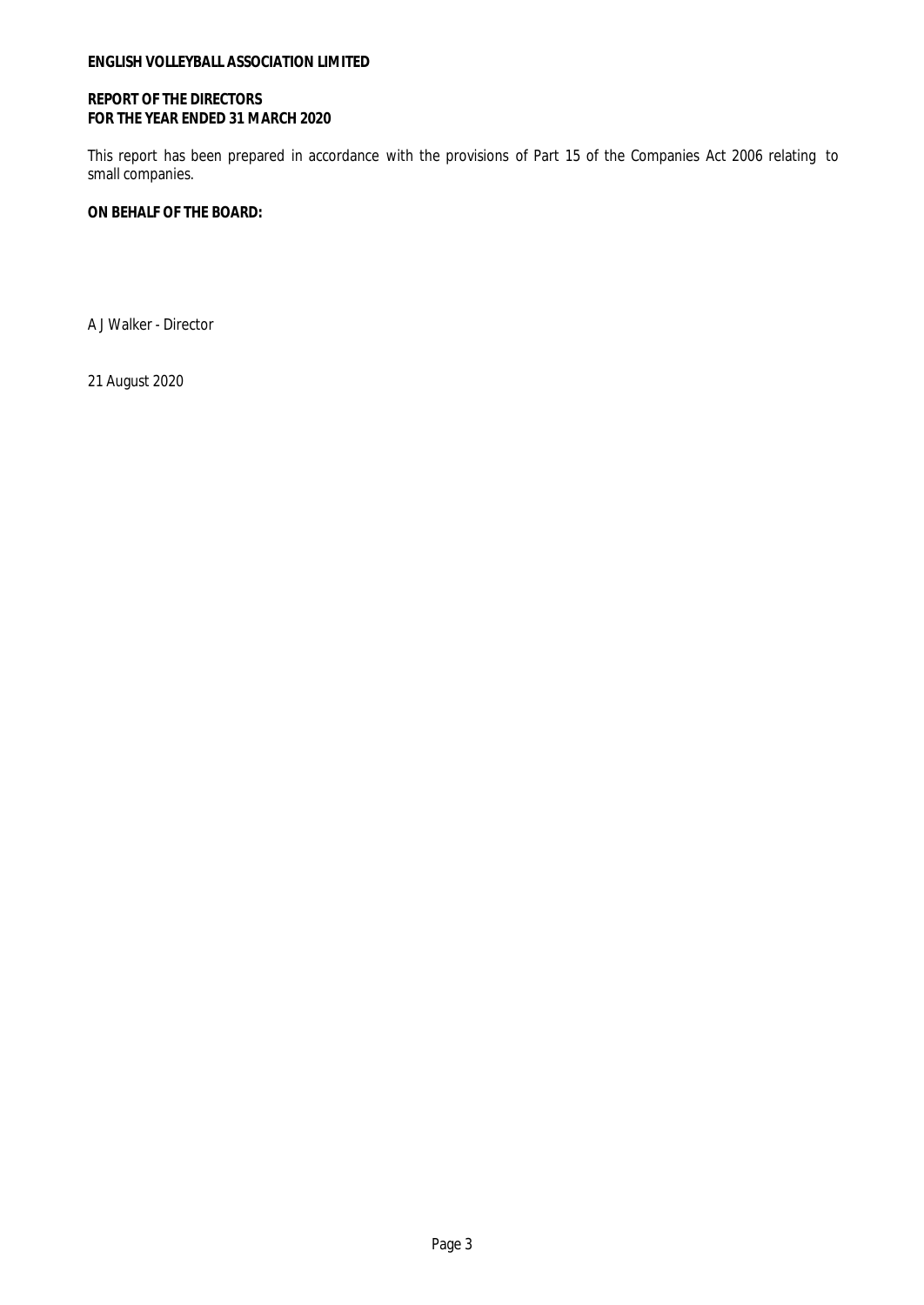### **REPORT OF THE INDEPENDENT AUDITORS TO THE MEMBERS OF ENGLISH VOLLEYBALL ASSOCIATION LIMITED**

### **Opinion**

We have audited the financial statements of English Volleyball Association Limited (the 'company') for the year ended 31 March 2020 which comprise the Statement of Income and Retained Earnings, Statement of Financial Position and Notes to the Financial Statements, including a summary of significant accounting policies. The financial reporting framework that has been applied in their preparation is applicable law and United Kingdom Accounting Standards, including Financial Reporting Standard 102 'The Financial Reporting Standard applicable in the UK and Republic of Ireland' (United Kingdom Generally Accepted Accounting Practice).

In our opinion the financial statements:

- give a true and fair view of the state of the company's affairs as at31 March 2020 and of its surplus for the year
- then ended;<br>- have been properly prepared in accordance with United Kingdom Generally Accepted Accounting Practice; and<br>- have been prepared in accordance with the requirements of the Companies Act 2006.
- 

### **Basis for opinion**

We conducted our audit in accordance with International Standards on Auditing (UK) (ISAs (UK)) and applicable law. Our responsibilities under those standards are further described in the Auditors' responsibilities for the audit of the financial statements section of our report. We are independent of the company in accordance with the ethical requirements that are relevant to our audit of the financial statements in the UK, including the FRC's Ethical Standard, and we have fulfilled our other ethical responsibilities in accordance with these requirements. We believe that the audit evidence we have obtained is sufficient and appropriate to provide a basis for our opinion.

**Conclusions relating to going concern**

We have nothing to report in respect of the following matters in relation to which the ISAs (UK) require us to report to

- you where:<br>- the directors' use of the going concern basis of accounting in the preparation of the financial statements is not
- appropriate; or<br>- the directors have not disclosed in the financial statements any identified material uncertainties that may cast significant doubt about the company's ability to continue to adopt the going concern basis of accounting for a period of at least twelve months from the date when the financial statements are authorised for issue.

### **Other information**

The directors are responsible for the other information. The other information comprises the information in the Report of the Directors, but does not include the financial statements and our Report of the Auditors thereon.

Our opinion on the financial statements does not cover the other information and, except to the extent otherwise explicitly stated in our report, we do not express any form of assurance conclusion thereon.

In connection with our audit of the financial statements, our responsibility is to read the other information and, in doing so, consider whether the other information is materially inconsistent with the financial statements or our knowledge obtained in the audit or otherwise appears to be materially misstated. If we identify such material inconsistencies or apparent material misstatements, we are required to determine whether there is a material misstatement in the financial statements or a material misstatement of the other information. If, based on the work we have performed, we conclude that there is a material misstatement of this other information, we are required to report that fact. We have nothing to report in this regard.

**Opinions on other matters prescribed by the Companies Act 2006**

In our opinion, based on the work undertaken in the course of the audit:

- the information given in the Report of the Directors for the financial year for which the financial statements are prepared is consistent with the financial statements; and - the Report of the Directors has been prepared in accordance with applicable legal requirements.
-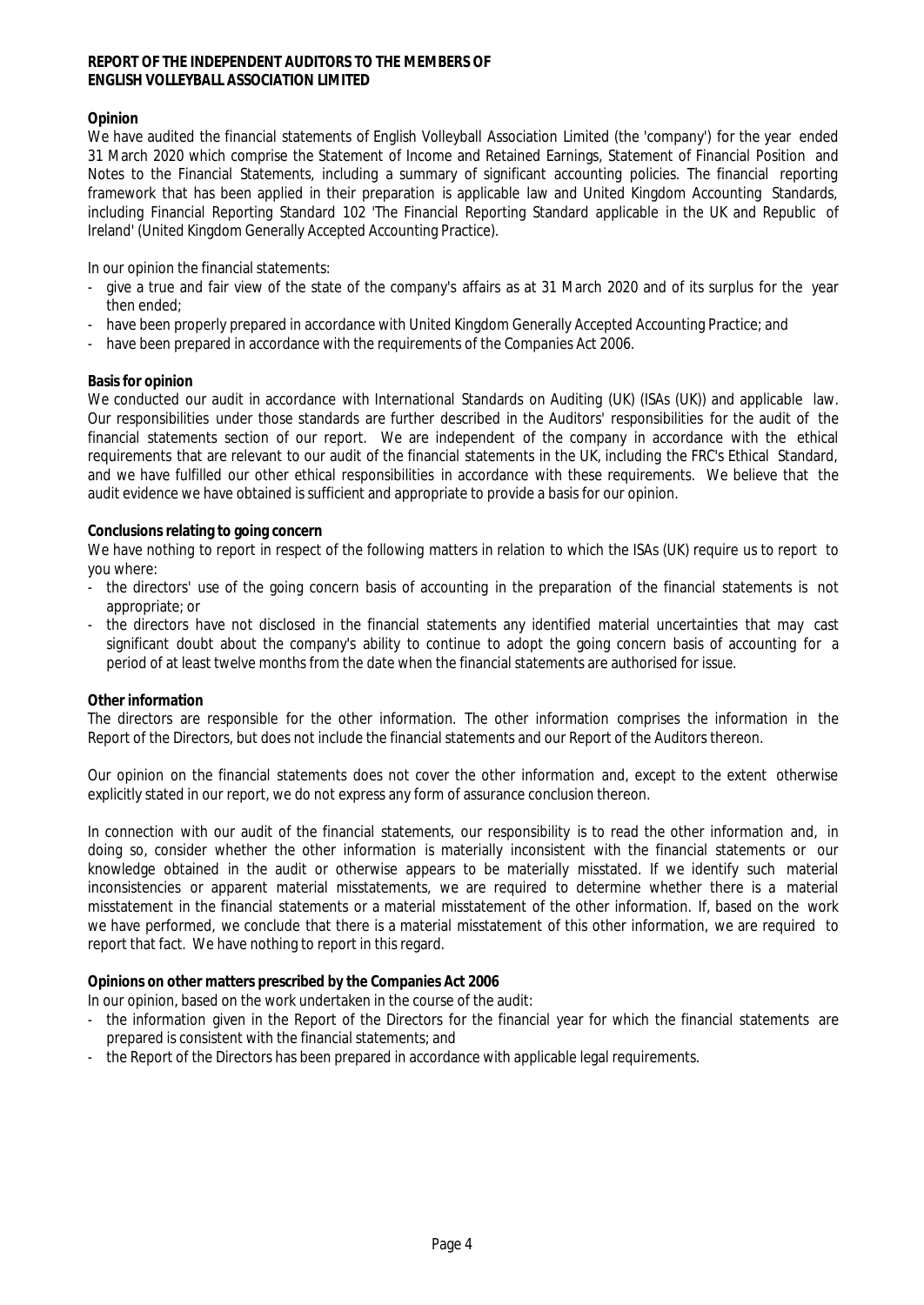### **Matters on which we are required to report by exception**

In the light of the knowledge and understanding of the company and its environment obtained in the course of the audit, we have not identified material misstatements in the Report of the Directors.

We have nothing to report in respect of the following matters where the Companies Act 2006 requires us to report to

- you if, in our opinion:<br>- adequate accounting records have not been kept, or returns adequate for our audit have not been received from
- 
- 
- 
- branches not visited by us; or<br>• the financial statements are not in agreement with the accounting records and returns; or<br>• certain disclosures of directors' remuneration specified by law are not made; or<br>• we have not re and take advantage of the small companies' exemption from the requirement to prepare a Strategic Report or in preparing the Report of the Directors.

#### **Responsibilities of directors**

As explained more fully in the Statement of Directors' Responsibilities set out on page two, the directors are responsible for the preparation of the financial statements and for being satisfied that they give a true and fair view, and for such internal control as the directors determine necessary to enable the preparation of financial statements that are free from material misstatement, whether due to fraud or error.

In preparing the financial statements, the directors are responsible for assessing the company's ability to continue as a going concern, disclosing, as applicable, matters related to going concern and using the going concern basis of accounting unless the directors either intend to liquidate the company or to cease operations, or have no realistic alternative but to do so.

#### **Auditors' responsibilities for the audit of the financial statements**

Our objectives are to obtain reasonable assurance about whether the financial statements as a whole are free from material misstatement, whether due to fraud or error, and to issue a Report of the Auditors that includes our opinion. Reasonable assurance is a high level of assurance, but is not a guarantee that an audit conducted in accordance with ISAs (UK) will always detect a material misstatement when it exists. Misstatements can arise from fraud or error and are considered material if, individually or in the aggregate, they could reasonably be expected to influence the economic decisions of users taken on the basis of these financial statements.

A further description of our responsibilities for the audit of the financial statements is located on the Financial Reporting Council's website at www.frc.org.uk/auditorsresponsibilities . This description forms part of our Report of the Auditors.

#### **Use of our report**

This report is made solely to the company's members, as a body, in accordance with Chapter 3 of Part 16 of the Companies Act 2006. Our audit work has been undertaken so that we might state to the company's members those matters we are required to state to them in a Report of the Auditors and for no other purpose. To the fullest extent permitted bylaw, we do not accept or assume responsibility to anyone other than the company and the company's members as a body, for our audit work, for this report, or for the opinions we have formed.

Niall Kingsley ACA (Senior Statutory Auditor) for and on behalf of Duncan & Toplis Limited, Statutory Auditor The Gables Bishop Meadow Road Loughborough **Leicestershire** LE11 5RE

21 August 2020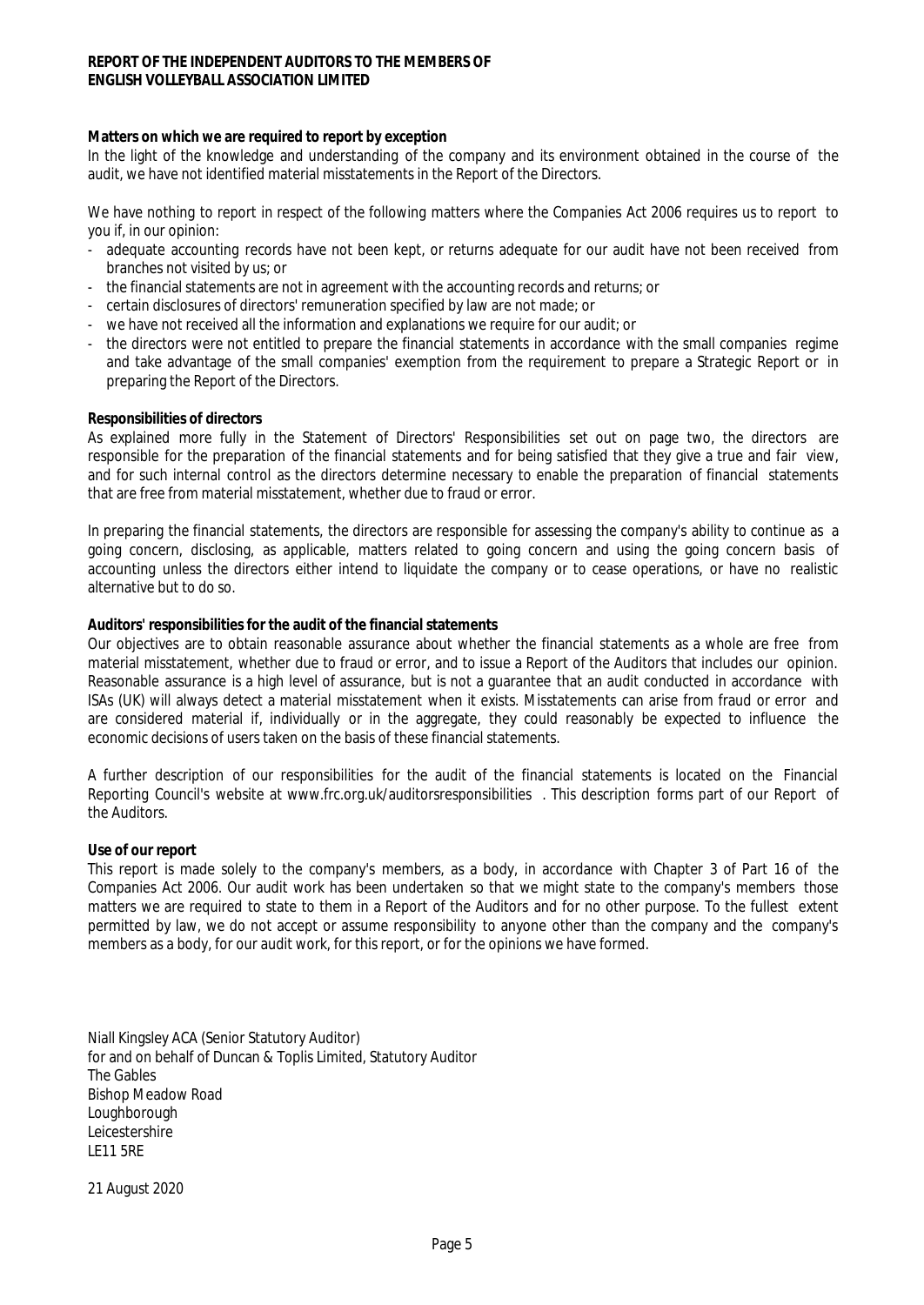## **STATEMENT OF INCOME AND RETAINED EARNINGS FOR THE YEAR ENDED 31 MARCH 2020**

|                                                                  |              | 2020 |           | 2019<br>as restated |            |
|------------------------------------------------------------------|--------------|------|-----------|---------------------|------------|
|                                                                  | <b>Notes</b> | £    | £         | £                   | £          |
| <b>REVENUE</b>                                                   |              |      | 1,236,106 |                     | 1,100,236  |
| <b>Administrative expenses</b>                                   |              |      | 1,122,420 |                     | 1,100,905  |
| <b>OPERATING SURPLUS/(DEFICIT)</b>                               |              |      | 113,686   |                     | (669)      |
| Interest receivable and similar income                           |              |      | 464       |                     | 247        |
| <b>SURPLUS/(DEFICIT) BEFORE TAXATION</b>                         |              |      | 114,150   |                     | (422)      |
| Tax on surplus/(deficit)                                         |              |      | 88        |                     | 62         |
| <b>SURPLUS/(DEFICIT) FOR THE FINANCIAL</b><br><b>YEAR</b>        |              |      | 114,062   |                     | (484)      |
| Retained earnings at beginning of year as<br>previously reported |              |      | 96,145    |                     | 157,119    |
| Prior year adjustment - corrections of<br>material errors        | 4            |      | (68, 841) |                     | (129, 331) |
| <b>RETAINED EARNINGS AT END OF YEAR</b>                          |              |      | 141,366   |                     | 27,304     |
|                                                                  |              |      |           |                     |            |

The notes form part of these financial statements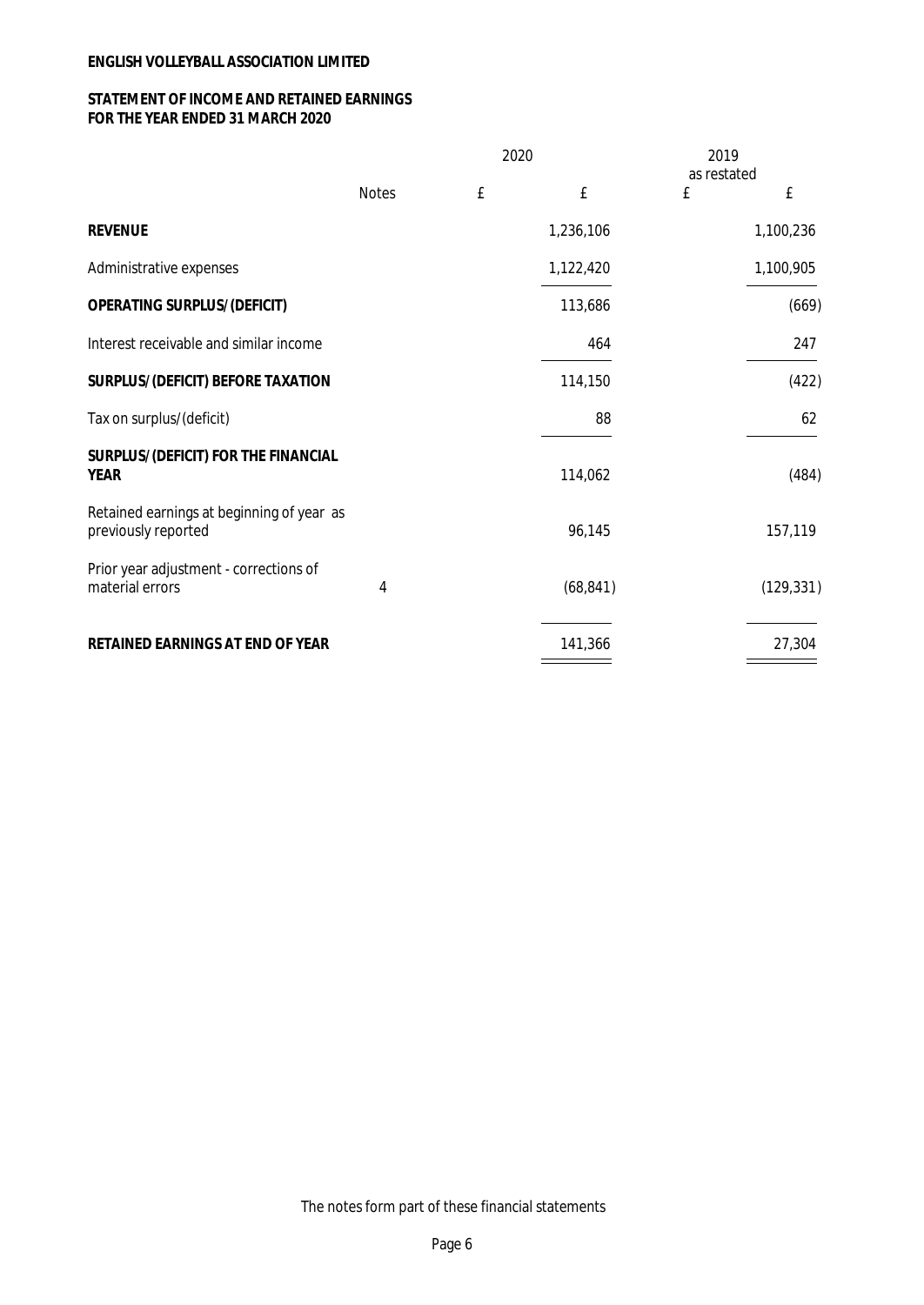# **ENGLISH VOLLEYBALL ASSOCIATION LIMITED (REGISTERED NUMBER: 02023635)**

### **STATEMENT OF FINANCIAL POSITION 31 MARCH 2020**

|                                              |              | 2020    |         | 2019<br>as restated |        |
|----------------------------------------------|--------------|---------|---------|---------------------|--------|
|                                              | <b>Notes</b> | £       | £       | £                   | £      |
| <b>FIXED ASSETS</b>                          |              |         |         |                     |        |
| <b>Property, plant and equipment</b>         | 5            |         | 6,231   |                     | 11,114 |
| <b>CURRENT ASSETS</b>                        |              |         |         |                     |        |
| <b>Inventories</b>                           |              | 3,201   |         | 6,523               |        |
| <b>Debtors</b>                               | 6            | 65,884  |         | 264,049             |        |
| <b>Cash at bank and in hand</b>              |              | 367,616 |         | 192,062             |        |
|                                              |              | 436,701 |         | 462,634             |        |
| <b>CREDITORS</b>                             |              |         |         |                     |        |
| Amounts falling due within one year          | 7            | 301,566 |         | 446,444             |        |
| <b>NET CURRENT ASSETS</b>                    |              |         | 135,135 |                     | 16,190 |
| <b>TOTAL ASSETS LESS CURRENT LIABILITIES</b> |              |         | 141,366 |                     | 27,304 |
|                                              |              |         |         |                     |        |
| <b>RESERVES</b>                              |              |         |         |                     |        |
| Income and expenditure account               |              |         | 141,366 |                     | 27,304 |
|                                              |              |         | 141,366 |                     | 27,304 |

The financial statements have been prepared in accordance with the provisions applicable to companies subject to the small companies regime.

The financial statements were approved and authorised for issue by the Board of Directors and authorised for issue on 21 August 2020 and were signed on its behalf by:

A J Walker - Director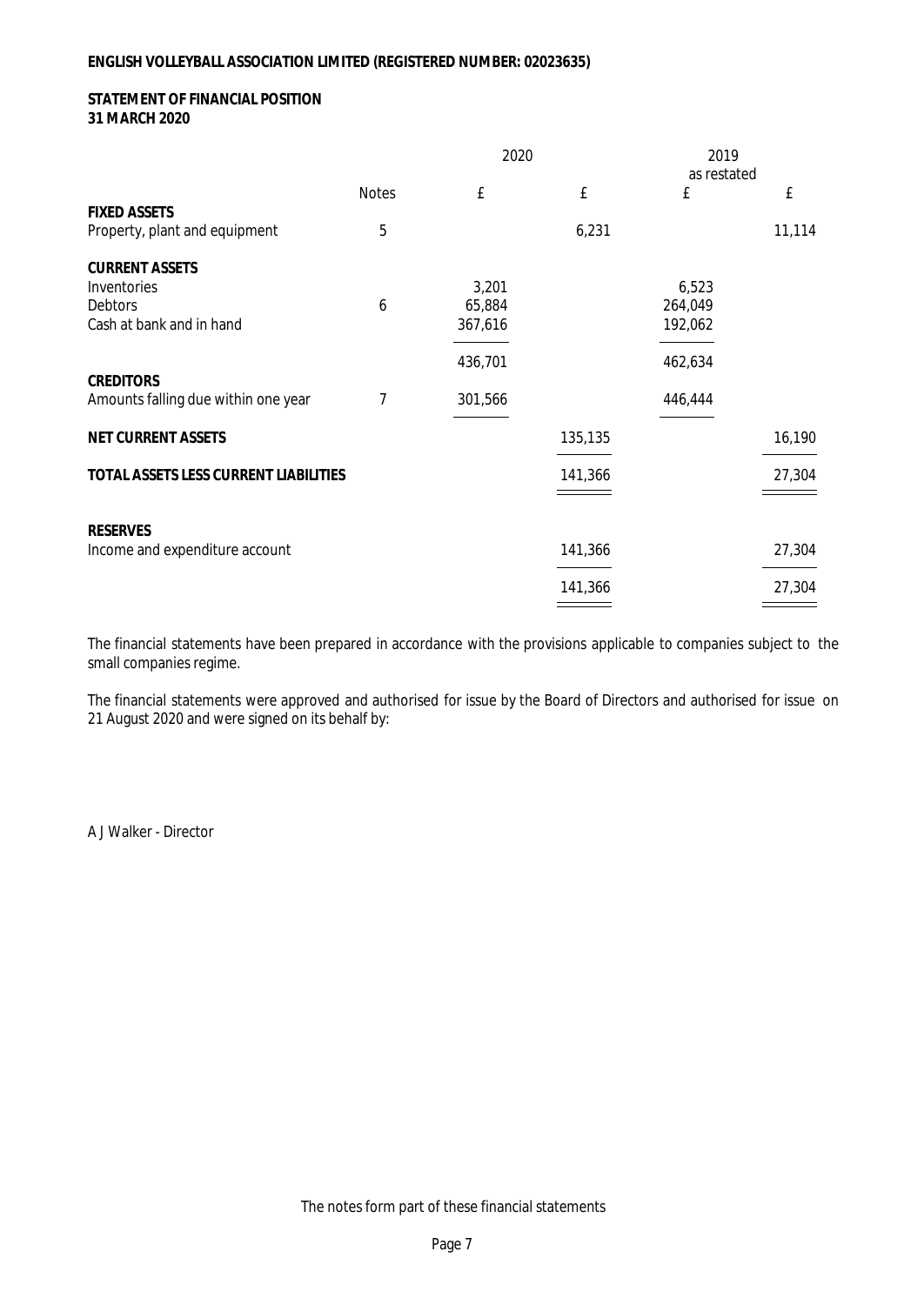### **NOTES TO THE FINANCIAL STATEMENTS FOR THE YEAR ENDED 31 MARCH 2020**

#### 1. **STATUTORY INFORMATION**

English Volleyball Association Limited is a private company, limited byguarantee, registered in England and Wales. The company's registered number and registered office address can be found on the Company Information page.

The presentation currency of the financial statements is the Pound Sterling (£).

The significant accounting policies applied in the preparation of these financial statements are set out below. These policies have been consistently applied to all years presented unless otherwise stated.

The financial statements cover the individual entity.

### 2. **ACCOUNTING POLICIES**

**Basis of preparing the financial statements**

These financial statements have been prepared in accordance with Financial Reporting Standard 102 "The Financial Reporting Standard applicable in the UK and Republic of Ireland" including the provisions of Section 1A "Small Entities" and the Companies Act 2006. The financial statements have been prepared under the historical cost convention.

#### **Revenue**

Revenue is measured at fair value of the consideration received or receivable, excluding discounts, rebates, value added tax and other sales taxes. Revenue is recognised upon despatch of goods or on provision of services.

Revenue comprises grant income applied in the year for projects delivered by the company. Grants received for projects not yet delivered are deferred into future accounting periods or recognised over the term of the grant agreement. Sporting Excellence Award funding is recognised in line with the course duration. Membership and subscriptions are accounted for on an accruals basis.

#### **Property, plant and equipment**

Property, plant and equipment under the cost model are stated at historical cost less accumulated depreciation and any accumulated impairment losses. Historical cost includes expenditure that is directly attributable to bringing the asset to the location and condition necessary for it to be capable of operating in the manner intended by management.

Depreciation is provided at the following annual rates in order to write off each asset over its estimated useful life.

Plant and machinery etc - 25% on cost and at varying rates on cost

#### **Inventories**

Inventories are valued at the lower of cost and net realisable value, after making due allowance for obsolete and slow moving items.

**Taxation**

Taxation for the year comprises current and deferred tax. Tax is recognised in the Statement of Income and Retained Earnings, except to the extent that it relates to itemsrecognised in other comprehensive income or directly in equity.

Current or deferred taxation assets and liabilities are not discounted.

Current tax is recognised at the amount of tax payable using the tax rates and laws that have been enacted or substantively enacted by the statement of financial position date.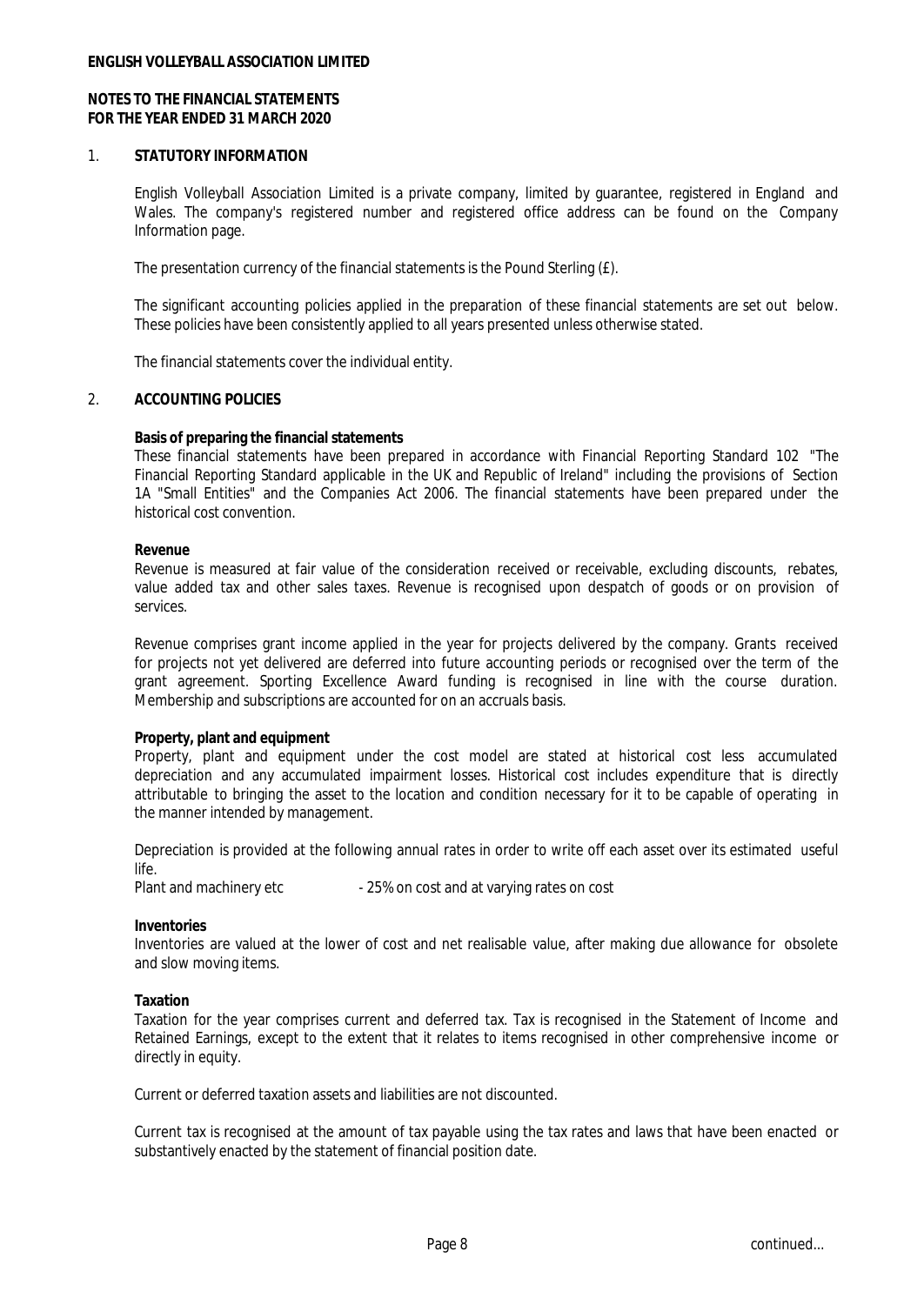### **NOTES TO THE FINANCIAL STATEMENTS - continued FOR THE YEAR ENDED 31 MARCH 2020**

#### 2. **ACCOUNTING POLICIES - continued**

#### **Deferred tax**

Deferred tax is recognised in respect of all timing differences that have originated but not reversed at the statement of financial position date.

Timing differences arise from the inclusion of income and expenses in tax assessments in periods different from those in which they are recognised in financial statements. Deferred tax is measured using tax rates and laws that have been enacted or substantively enacted by the year end and that are expected to apply to the reversal of the timing difference.

Unrelieved tax losses and other deferred tax assets are recognised only to the extent that it is probable that they will be recovered against the reversal of deferred tax liabilities or other future taxable profits.

#### **Pension costs and other post-retirement benefits**

The company operates a defined contribution pension scheme. Contributions payable to the company's pension scheme are charged to profit or loss in the period to which they relate.

#### **Going concern**

The company is currently dependent on funding from Sport England to fund its day to day operations. The senior management team are actively working on accessing other revenue streams from the development of new programmes thatwill attract commercial partners. This will ensure the company moves to becoming more self-sustaining and less reliant on government funding in the future.

The current Sport England funding cycle runs for the period 2017-2021, with a further year of funding to March 2022 agreed due to the global outbreak of covid-19. While the company has confirmation of the level of funding for this period, the level of funding beyond this period is not known.

The global outbreak of covid-19 became significant in March 2020 during the year and has resulted in a large decline in income since the year-end. Although income has decreased largely, the association has also seen a reduction in costs. The senior management team has considered the impact of covid-19 in their forecasts and are satisfied that the company will be able to continue as a going concern.

### **Operating leases**

Rentals paid under operating leases are charged to the statement of income and retained earnings on a straight line basis over the lease term.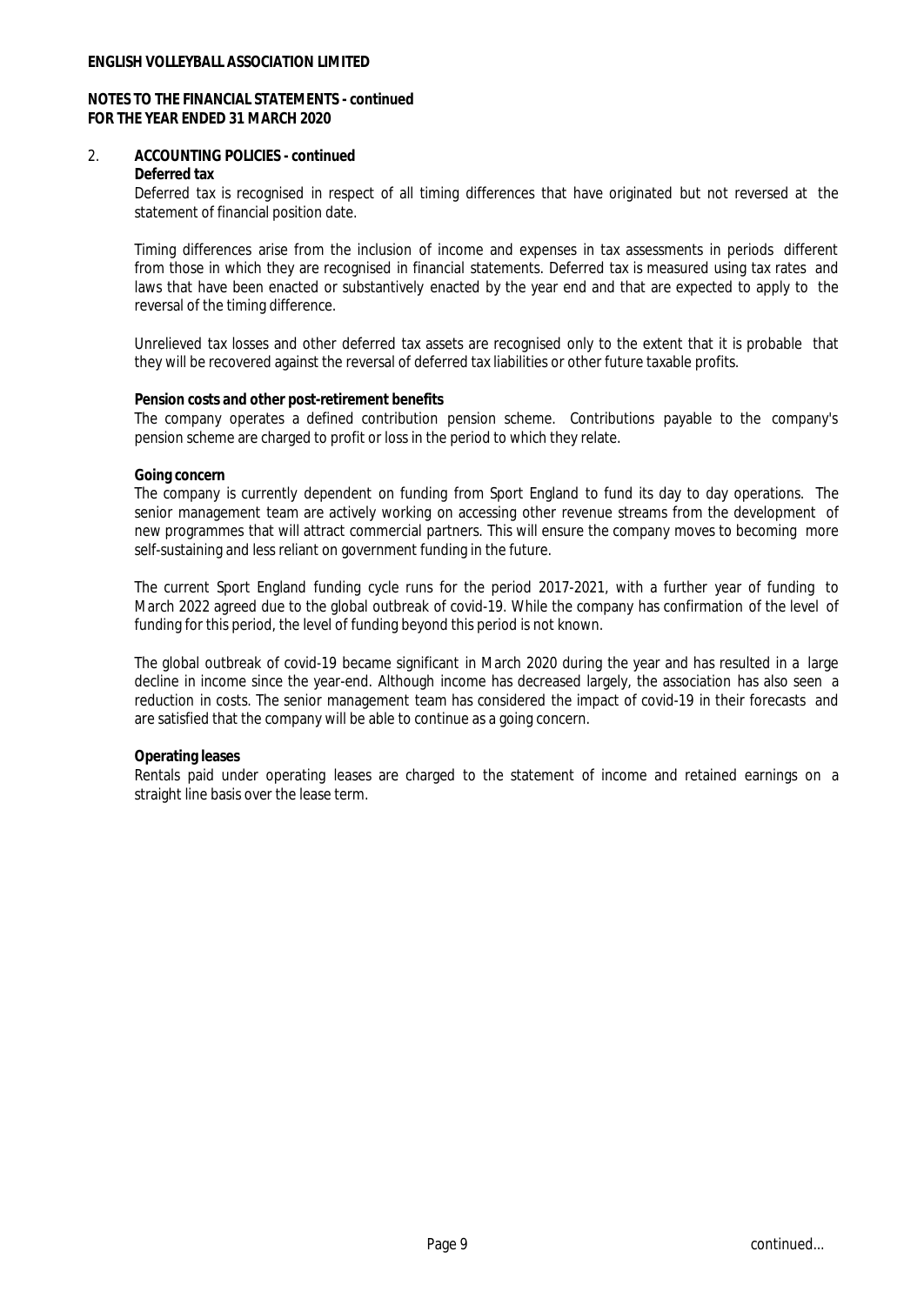### **NOTES TO THE FINANCIAL STATEMENTS - continued FOR THE YEAR ENDED 31 MARCH 2020**

#### 2. **ACCOUNTING POLICIES - continued**

### **Financial instruments**

The company has chosen to adopt the Sections 11 and 12 of FRS 102 in respect of financial instruments.

Basic financial assets, including trade and other debtors and cash and bank balances are initially recognised at transaction price, unless the arrangement constitutes a financing transaction, where the transaction is measured at the present value of the future receipts discounted at a market rate of interest.

At the end of each reporting period financial assets measured at amortised cost are assessed for objective evidence of impairment. If an asset is impaired the impairment loss is the difference between the carrying amount and the present value of the estimated cash flows discounted at the asset's original effective interest rate. The impairment loss is recognised in the income statement.

Basic financial liabilities, including trade and other creditors, bank loans, loans from fellow group companies and preference shares that are classified as debt, are initially recognised at transaction price, unless the arrangement constitutes a financing transaction, where the debt instrument is measured at the present value of the future receipts discounted at a market rate of interest.

Debt instruments are subsequently carried at amortised cost, using the effective interest rate method.

Trade creditors are obligations to pay for goods or services that have been acquired in the ordinary course of business from suppliers. Accounts payable are classified as current liabilities if payment is due within one year or less. If not, they are presented as non-current liabilities. Trade creditors are recognised initially at transaction price and subsequently measured at amortised cost using the effective interest method.

#### 3. **EMPLOYEES AND DIRECTORS**

The average number of employees during the year was 25 (2019 - 25).

#### 4. **PRIOR YEAR ADJUSTMENT**

Details of the prior year adjustment are shown in note 12.

#### 5. **PROPERTY, PLANT AND EQUIPMENT**

|                         | <b>Plant and</b> |
|-------------------------|------------------|
|                         | machinery        |
|                         | etc              |
|                         | £                |
| <b>COST</b>             |                  |
| <b>At 1 April 2019</b>  | 501,079          |
| <b>Additions</b>        | 2,081            |
| <b>At 31 March 2020</b> | 503,160          |
| <b>DEPRECIATION</b>     |                  |
| <b>At 1 April 2019</b>  | 489,965          |
| <b>Charge for year</b>  | 6,964            |
| <b>At 31 March 2020</b> | 496,929          |
| <b>NET BOOK VALUE</b>   |                  |
| <b>At 31 March 2020</b> | 6,231            |
| <b>At 31 March 2019</b> |                  |
|                         | 11,114           |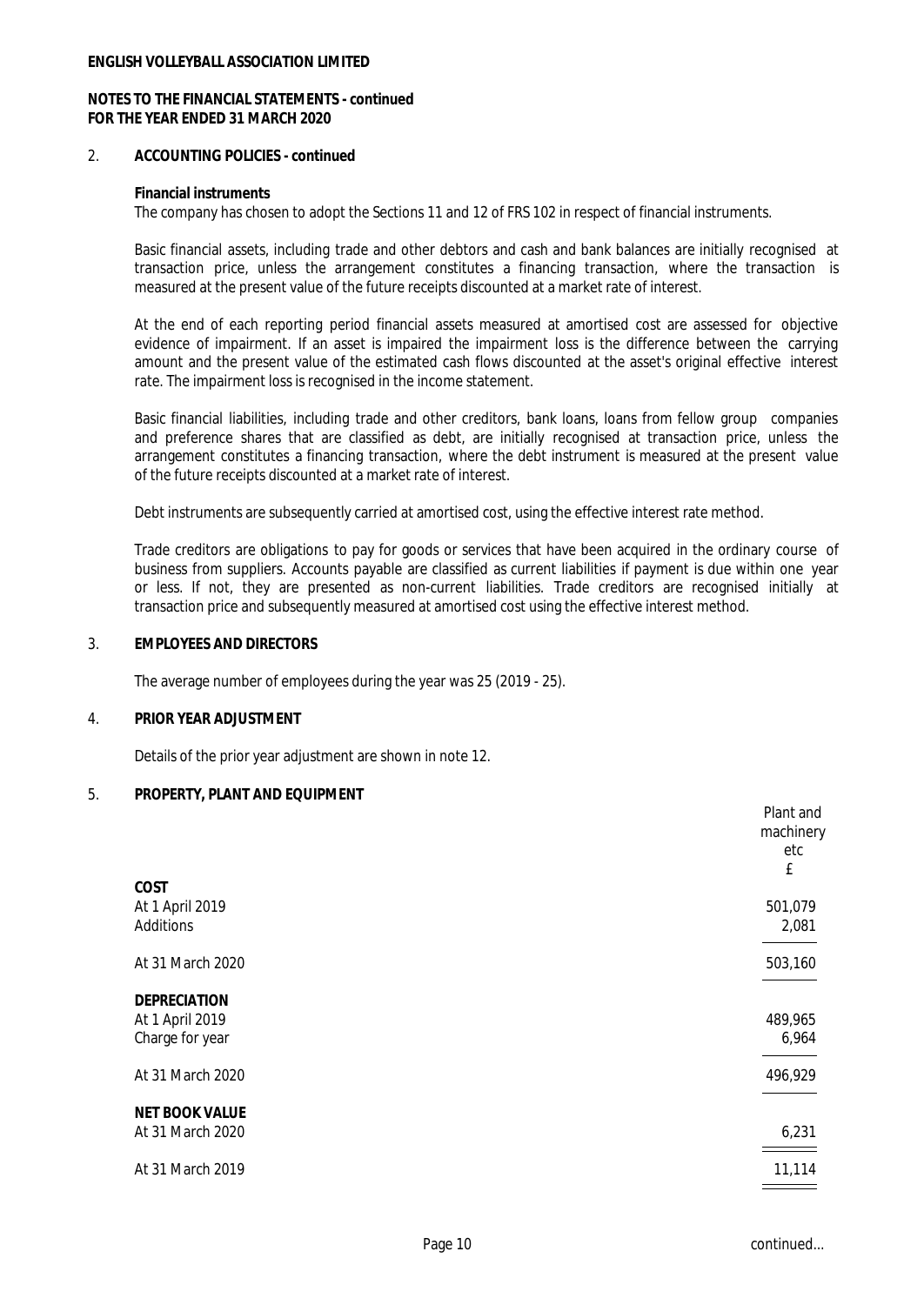### **NOTES TO THE FINANCIAL STATEMENTS - continued FOR THE YEAR ENDED 31 MARCH 2020**

## 6. **DEBTORS: AMOUNTS FALLING DUE WITHIN ONE YEAR**

|    |                                                       | 2020    | 2019        |
|----|-------------------------------------------------------|---------|-------------|
|    |                                                       |         | as restated |
|    |                                                       | £       | £           |
|    | <b>Trade debtors</b>                                  | 22,205  | 215,374     |
|    | <b>Other debtors</b>                                  | 5,276   | 403         |
|    | <b>VAT</b>                                            | 3,166   |             |
|    | <b>Prepayments and accrued income</b>                 | 35,237  | 48,272      |
|    |                                                       | 65,884  | 264,049     |
| 7. | <b>CREDITORS: AMOUNTS FALLING DUE WITHIN ONE YEAR</b> |         |             |
|    |                                                       | 2020    | 2019        |
|    |                                                       |         | as restated |
|    |                                                       | £       | £           |
|    | <b>Trade creditors</b>                                | 44,300  | 27,094      |
|    | <b>Taxation</b>                                       | 88      | 47          |
|    | <b>Other taxes and social security</b>                | 9,733   | 11,459      |
|    | <b>VAT</b>                                            |         | 112,202     |
|    | <b>Other creditors</b>                                | 50,911  | 28,587      |
|    | <b>Accruals and deferred income</b>                   | 196,534 | 267,055     |
|    |                                                       | 301,566 | 446,444     |
|    |                                                       |         |             |

## 8. **PENSION COMMITMENTS**

The company operates a defined contribution pension scheme. The assets of the scheme are held separately from those of the company in independently administered funds. During the year contributions have been paid totalling £12,843 (2019 - £9,042) and at the year end £11,192 (2019 - £4,315) was outstanding.

### 9. **OTHER FINANCIAL COMMITMENTS**

The company has the following commitments due as follows:

|                                | 2020           | 2019    |
|--------------------------------|----------------|---------|
|                                | £              | £       |
| Due in less than one year      | 55,460         | 55,460  |
| Due between two and five years | 100,763        | 104,923 |
| Due in more than five years    | $\blacksquare$ | 20,800  |
|                                | 156,223        | 181,183 |
|                                |                |         |

## 10. **RELATED PARTY DISCLOSURES**

No remuneration was provided by the company to any director.

Expenses of £2,955 (2019 - £3,029) were reimbursed to the directors during the year.

### 11. **LIMITED BY GUARANTEE**

The company is limited by quarantee and consequently does not have share capital. Each member is liable to contribute an amount not exceeding £1 towards the assets of the company in the event of liquidation.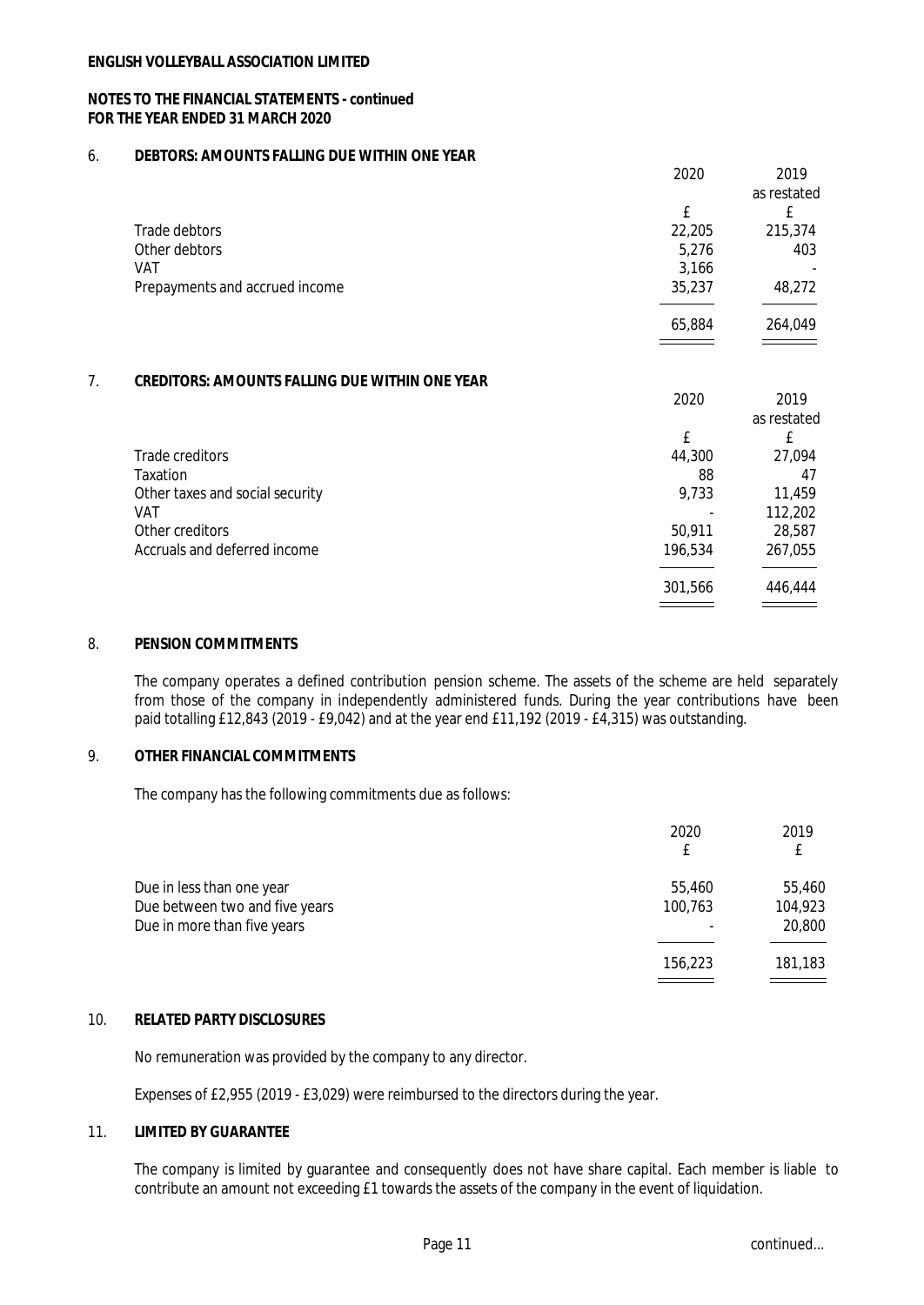### **NOTES TO THE FINANCIAL STATEMENTS - continued FOR THE YEAR ENDED 31 MARCH 2020**

### 12. **COMPARATIVE INFORMATION**

One prior year adjustment was made during the year ended 31 March 2020.

VAT:

The prior year adjustment related to VAT overclaimed on expenditure in the prior year.

As a result of this adjustment, administrative expenses in the previous year has increased by £68,841, leading to a decrease in the surplus of the same amount. In addition to this, the VAT creditor shown within creditors for the previous year has increased by £68,841, so overall net assets as at 31 March 2019 decreased by the same amount.

Therefore, this adjustment led to opening reserves for the current year decreasing by £68,841.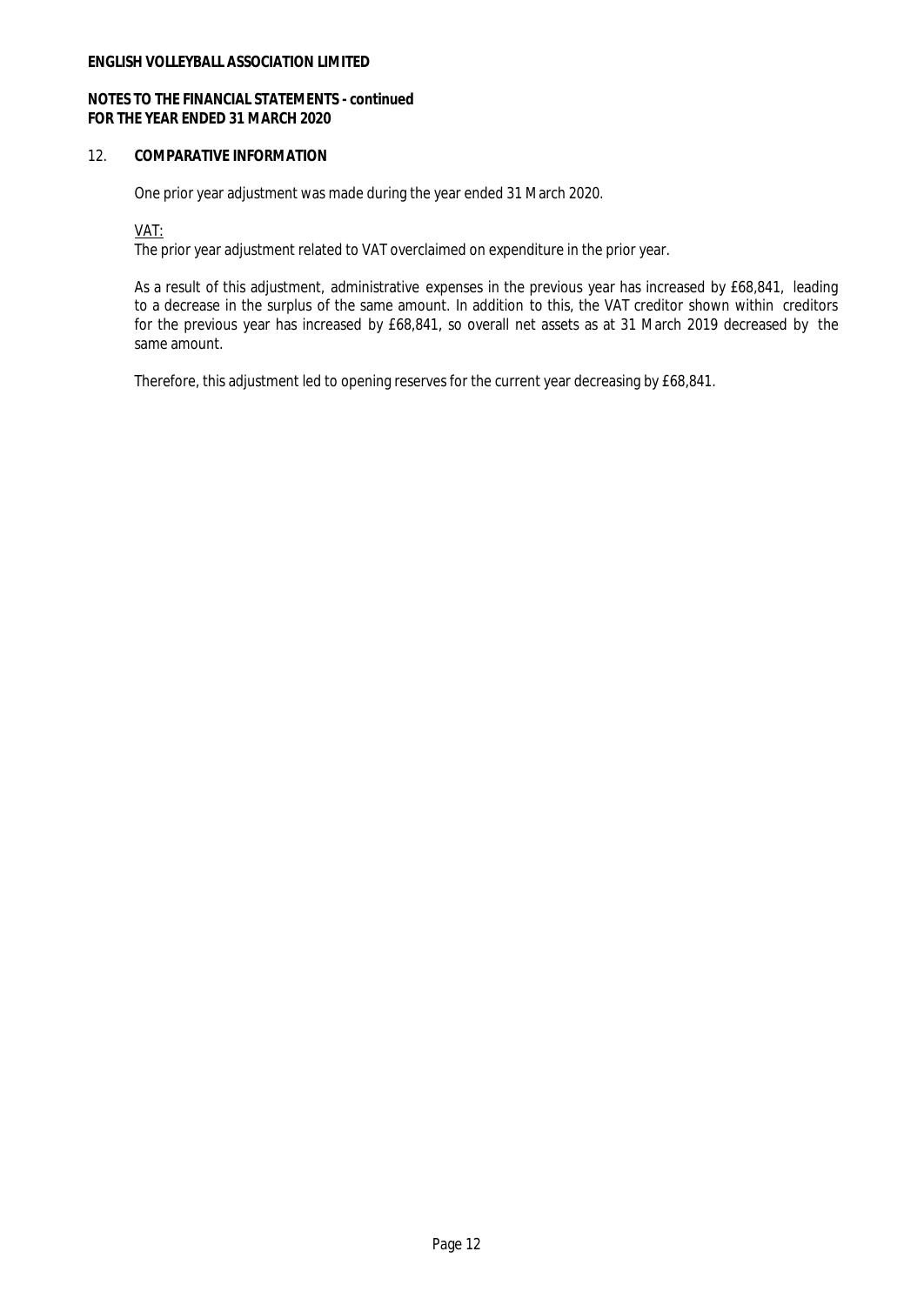# **DETAILED INCOME AND EXPENDITURE ACCOUNT FOR THE YEAR ENDED 31 MARCH 2020**

|                                              | 2020    |           | 2019<br>as restated |           |  |
|----------------------------------------------|---------|-----------|---------------------|-----------|--|
|                                              | £       | £         | £                   | £         |  |
| <b>Sales</b>                                 |         | 1,236,106 |                     | 1,100,236 |  |
| <b>Establishment costs</b>                   |         |           |                     |           |  |
| <b>Rent</b>                                  | 43,095  |           | 41,566              |           |  |
| <b>Rates and water</b>                       | 1,951   |           | 1,132               |           |  |
| <b>Insurance</b>                             | 23,402  |           | 24,033              |           |  |
|                                              |         | 68,448    |                     | 66,731    |  |
|                                              |         | 1,167,658 |                     | 1,033,505 |  |
| <b>Administrative expenses</b>               |         |           |                     |           |  |
| <b>Wages</b>                                 | 435,671 |           | 430,472             |           |  |
| <b>Social security</b>                       | 41,384  |           | 37,546              |           |  |
| <b>Pensions</b>                              | 12,843  |           | 9,042               |           |  |
| <b>Staff and conference expenses</b>         | 6,728   |           | 3,802               |           |  |
| <b>Telephone</b>                             | 2,014   |           | 3,725               |           |  |
| <b>Post and stationery</b>                   | 6,067   |           | 7,239               |           |  |
| <b>Advertising</b>                           | 2,869   |           | 2,495               |           |  |
| <b>Travelling</b>                            | 105,883 |           | 59,200              |           |  |
| <b>Motor expenses</b>                        | 628     |           | 432                 |           |  |
| <b>Freelance fees</b>                        | 40,376  |           | 25,169              |           |  |
| <b>Purchases and resource costs</b>          | 16,627  |           | 33,646              |           |  |
| <b>Repairs and renewals</b>                  | 1,327   |           | 1,377               |           |  |
| <b>Accommodation</b>                         | 82,964  |           | 67,587              |           |  |
| <b>Subsistence</b>                           | 10,698  |           | 14,086              |           |  |
| <b>Computer costs</b>                        | 67,263  |           | 68,575              |           |  |
| <b>Sundry expenses</b>                       | 12,275  |           | 11,208              |           |  |
| <b>Facility/venue hire</b>                   | 41,576  |           | 43,036              |           |  |
| <b>Grants paid</b>                           | 14,478  |           | 10,855              |           |  |
| <b>Catering</b>                              | 30,054  |           | 36,606              |           |  |
| <b>Event fees</b>                            | 30,815  |           | 24,512              |           |  |
| <b>Accountancy</b>                           | 23,581  |           | 14,310              |           |  |
| <b>Irrecoverable VAT</b>                     | 35,853  |           | 104,626             |           |  |
| <b>Subscriptions</b>                         | 6,117   |           | 8,162               |           |  |
| <b>Legal fees</b>                            | 2,103   |           | 1                   |           |  |
| <b>Auditors' remuneration</b>                | 7,650   |           | 7,437               |           |  |
| <b>Foreign exchange losses</b>               | (665)   |           | 947                 |           |  |
| <b>Depreciation of tangible fixed assets</b> |         |           |                     |           |  |
| <b>Fixtures and fittings</b>                 | 6,964   |           | 6,919               |           |  |
|                                              |         | 1,044,143 |                     | 1,033,012 |  |
|                                              |         | 123,515   |                     | 493       |  |
| <b>Selling and marketing expenses</b>        |         |           |                     |           |  |
| <b>Bad debts</b>                             |         |           |                     | (4, 315)  |  |
| <b>Carried forward</b>                       |         | 123,515   |                     | 4,808     |  |